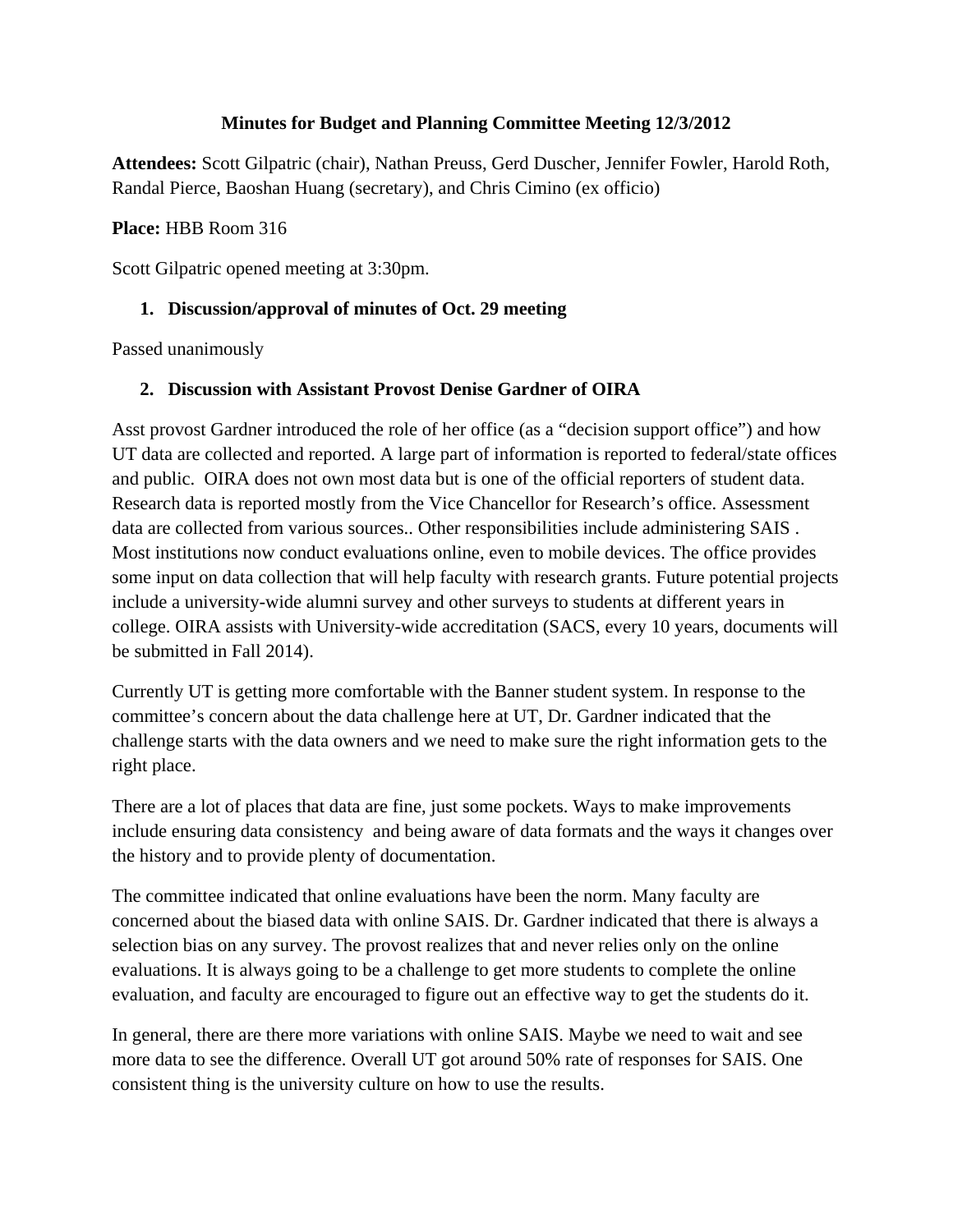Provost's task force on effective teaching is looking into shortening the forms or making other changes so that students are more willing to finish the survey. SAIS for 100 and 200 level courses maybe able to ask some common questions.

In response to the committee's inquiry about the retention rate of UT, Dr. Gardner indicated that retention is critical. The chancellor has asked a group to look into admission and retention. Now her office is looking rigorously into data about freshmen, transfer students, and other groups. They look into both the students who left and who stayed. For example, why are we losing a lot of freshmen and sophomore? Part of the reasons may be due to some students are not quite ready for large universities.

In response to the committee's question as whether there are places that faculty can make use of data but are not aware of, Dr. Gardner indicated that her office is trying to provide better data and provide data in better ways.

# **3. Budget Updates from Chris Cimino**

The Athletic department will not provide the approximate \$6 million a year like it has done in previous years in the future. The Chancellor has agreed to relieve them of the annual commitment for the next 3 years. Current initiatives and programs will not be impacted, but additional funding will not be available for new items..

The athletic department will continue paying the parking garage debt. UT will not reduce any current commitments on scholarships. Only new commitments will be impacted.

In the past years, UT, with the help of athletics, has been able to fund many initiatives for the campus, including scholarships, fellowships, and other academic initiatives with. At this difficult time, we are reducing the amount of commitments for them so they may concentrate on getting where they need to be fiscally.

In response to the committee's question as whether there are other things can be done (such as rainy day funds) that can help athletic department to go through difficult times, Chris indicated that there are reserve funds. Athletics had \$4mil on reserved fund and \$1mil emergency fund. Now they only have a bit over \$1mil.

A question was asked about the new TV contract. Chris indicated we do not know the timing for that yet, nor the amount. The Chancellor has said athletics will retain those new revenues to help build a sustainable fiscal model. Most universities handle contributions back to the academic programs differently, making the decision at the end of the year based on availability of funds and success for the year. As athletics develops a new model going forward this will be considered.